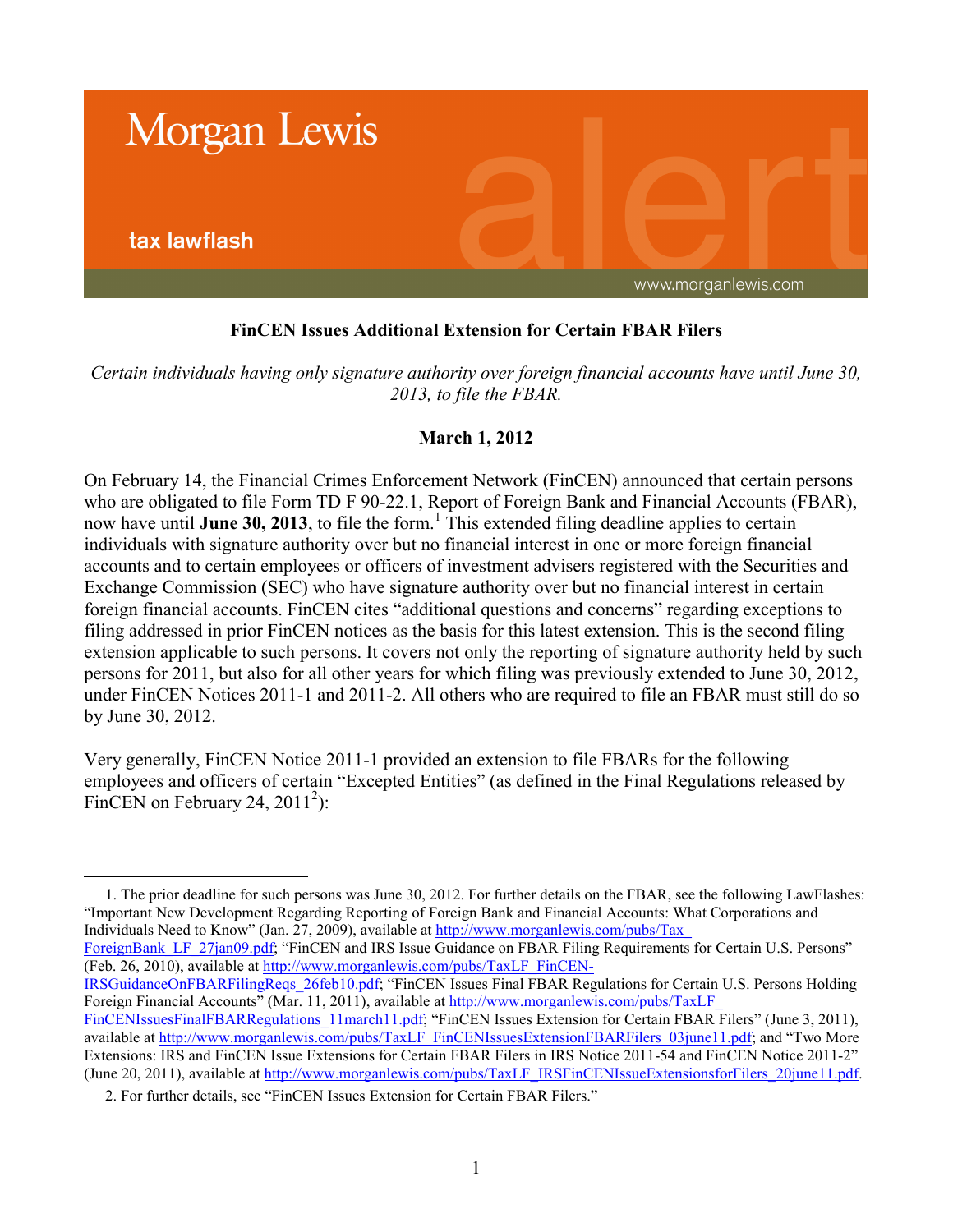- (1) An employee or officer of an Excepted Entity who has signature or other authority over and no financial interest in a foreign financial account of a controlled person of the entity.
- (2) An employee or officer of a controlled person of an Excepted Entity who has signature or other authority over and no financial interest in a foreign financial account of the entity or another controlled person of the entity.

For purposes of FinCEN Notice 2011-1, a "controlled person" is a U.S. or foreign entity more than 50% owned (directly or indirectly) by an Excepted Entity.

As noted, the employees or officers described in FinCEN Notice 2011-1 now have until June 30, 2013, to file FBARs if FinCEN ultimately decides that such filings are required.

Very generally, FinCEN Notice 2011-2 extended the FBAR filing deadline until June 30, 2012, for certain individuals who are employees or officers of investment advisors registered with the SEC and who have signature or other authority over and no financial interest in foreign financial accounts of persons that are not investment companies registered under the 1940 Act. The exemption set forth in the Final Regulations only covers employees of "Authorized Service Providers" (ASPs) with respect to accounts of mutual funds that are registered under the 1940 Act.<sup>3</sup>

As noted, the employees or officers described in FinCEN Notice 2011-2 now have until June 30, 2013, to file FBARs if FinCEN ultimately decides that such filings are required.

We have updated our ["Ultimate FBAR Due Date Chart](http://www.morganlewis.com/pubs/IRS_FinCENGuidanceChart_20june11.pdf)" to reflect these extended deadlines.<sup>4</sup>

In a separate release on February 24, 2012, FinCEN announced that it will postpone mandatory electronic filing of the FBAR until July 1, 2013 (a one-year extension), thus providing that electronic filing begins with the FBAR for the 2013 calendar year due by June 30, 2014.

Finally, a notable change made to the 2011 IRS Form 1040, Schedule B, Line 7a, now requires individual U.S. taxpayers to indicate, *inter alia*, whether they have signature or other authority over a foreign financial account, and if so, indicate whether or not they are required to file the FBAR. Presumably, employees and officers who are eligible for the extension under FinCEN Notice 2012-1 will answer the first question in the affirmative and the second in the negative based on the extension provided. Unfortunately, no official guidance has been provided on this issue.

If you have any questions or would like more information on any of the issues discussed in this LawFlash, please contact any of the following members of the Morgan Lewis Tax Practice:

| <b>New York</b>     |              |                                         |
|---------------------|--------------|-----------------------------------------|
| Richard S. Zarin    | 212.309.6879 | $r_{\text{z}}$ $\alpha$ morganiewis.com |
| Palo Alto           |              |                                         |
| Barton W.S. Bassett | 650.843.7567 | bbassett@morganlewis.com                |

 $\overline{a}$ 

<sup>3.</sup> For further details, see "Two More Extensions: IRS and FinCEN Issue Extensions for Certain FBAR Filers in IRS Notice 2011-54 and FinCEN Notice 2011-2."

<sup>4.</sup> The chart is available online at [http://www.morganlewis.com/pubs/IRS\\_FinCENGuidanceChart\\_20june11.pdf.](http://www.morganlewis.com/pubs/IRS_FinCENGuidanceChart_20june11.pdf)